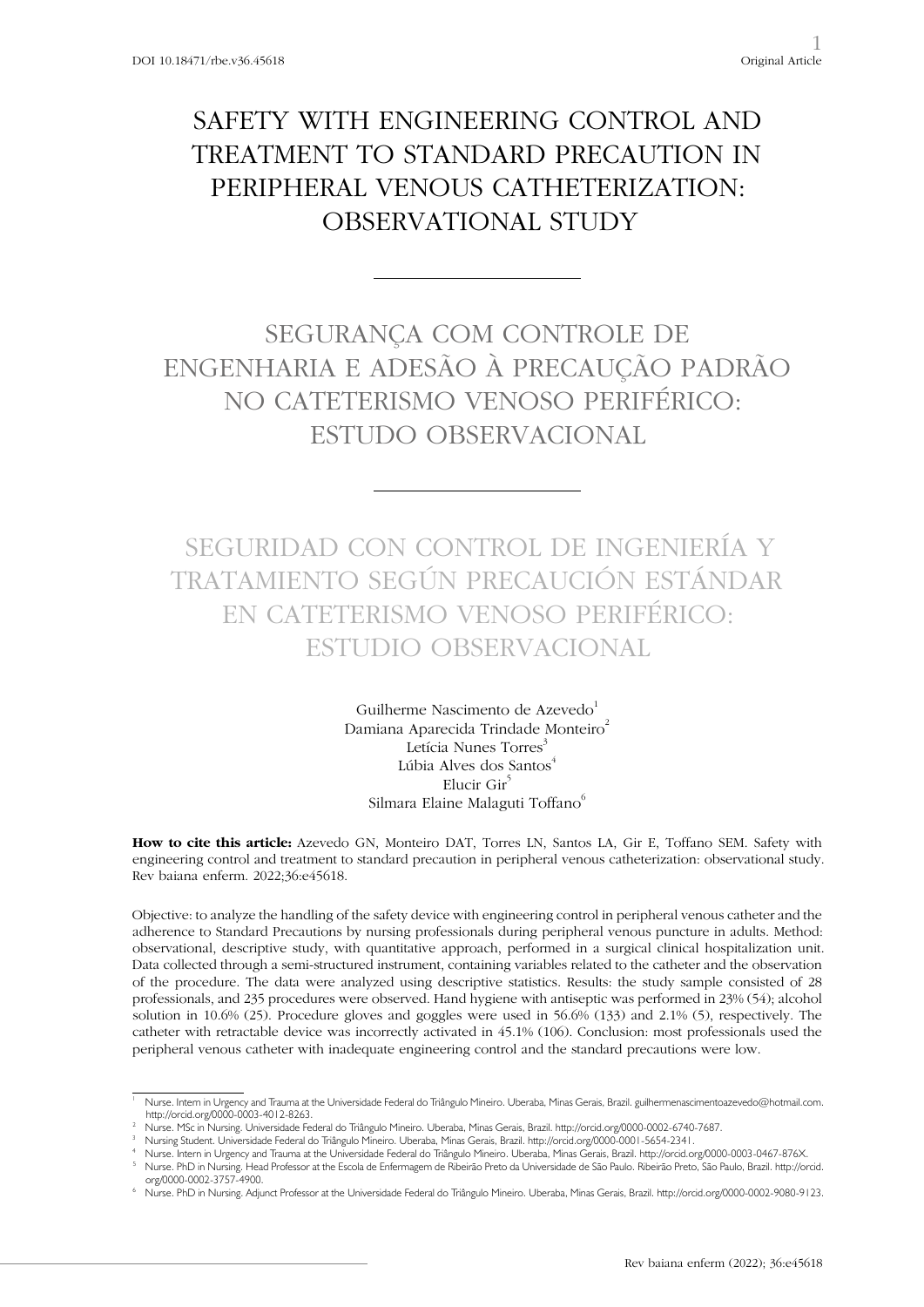Descriptors: Peripheral Catheterization. Protective Equipment. Occupational Nursing. Personal Protective Equipment. Observational Study.

*Objetivo: analisar o manuseio do dispositivo de segurança com controle de engenharia em cateter venoso periférico e adesão às Precauções Padrão por profissionais de enfermagem durante a punção venosa periférica em adultos. Método: observacional, descritivo, de abordagem quantitativa, realizado em unidade de internação clínica cirúrgica. Dados coletados por meio de instrumento semiestruturado, contendo variáveis referentes ao cateter e a observação do procedimento. Os dados foram analisados mediante estatística descritiva. Resultados: a amostra do estudo foi composta por 28 profissionais, sendo observados 235 procedimentos. A higienização das mãos com antisséptico foi realizada em 23% (54); solução alcoólica em 10,6% (25). Luvas de procedimento e óculos de proteção foram utilizados em 56,6% (133) e 2,1% (5), respectivamente. O cateter com dispositivo retrátil foi acionado incorretamente em 45,1% (106). Conclusão: a maioria dos profissionais utilizou o cateter venoso periférico com controle de engenharia de maneira inadequada e a adesão às precauções padrão foi baixa.*

*Descritores: Cateterismo Periférico. Equipamentos de Proteção. Enfermagem do Trabalho. Equipamento de Proteção Individual. Estudo Observacional.*

*Objetivo: analizar el manejo del dispositivo de seguridad con control de ingeniería en catéter venoso periférico y el seguimiento de las precauciones estándar por parte de los profesionales de enfermería durante la punción venosa periférica en adultos. Método: abordaje observacional, descriptivo, cuantitativo, realizado en una unidad de hospitalización clínica quirúrgica. Datos recogidos a través de un instrumento semiestructurado, que contiene variables relacionadas con el catéter y la observación del procedimiento. Los datos fueron analizados mediante estadística descriptiva. Resultados: la muestra del estudio estuvo constituida por 28 profesionales, y se observaron 235 procedimientos. La higiene de manos con antiséptico se realizó en el 23% (54); solución de alcohol en 10,6% (25). Se utilizaron guantes y gafas de procedimiento en el 56,6% (133) y el 2,1% (5), respectivamente. El catéter con dispositivo retráctil se activó incorrectamente en el 45,1% (106). Conclusión: la mayoría de los profesionales utilizaron el catéter venoso periférico con un control de ingeniería inadecuado y las precauciones estándar fueron bajas.*

*Descriptores: Cateterismo Periférico. Equipo de Protección. Enfermería Ocupacional. Equipo de Protección Personal. Estudio Observacional.*

#### **Introduction**

The peripheral venous catheter (PVC) is a device routinely used in health institutions for the infusion of medications and intravenous solutions, being an important therapeutic resource. The nursing team is responsible for handling these catheters during their insertion, maintenance and care after infusion therapy $^{(1)}$ .

Being a frequent practice, nursing professionals must be trained and have scientific knowledge about catheter choice and management, taking into account the expected duration of treatment, peripheral venous network conditions, cost and benefits $^{(2)}$ .

PVC is the most widely used invasive device in the hospital environment. It is estimated that over 300 million PVCs are sold per year in the United States, and that at least 80% of all hospitalized patients receive some type of intravenous therapy during hospitalization $(3)$ . In

a study conducted in Spain, it was estimated that, on average, 50% of hospitalized patients received a type of catheter, of which 95% were peripheral $^{(4)}$ .

The nursing team within the hospital environment is responsible for most of the invasive procedures, becoming vulnerable to occupational risks, including biological, due to needle recap, improper disposal and transportation and contact with bodily fluids $(5-6)$ . The recap of the needle by professionals is still a reason that causes an accident with sharp-needle devices $\sqrt[7]{2}$ .

To reduce accidents with sharp-needle devices related to the peripheral venous puncture (PVP) procedure, it is recommended to use standard precautions (SP) associated with safety devices with engineering control  $(SDEC)^{(8-9)}$ . Data from an American study conducted in 85 hospitals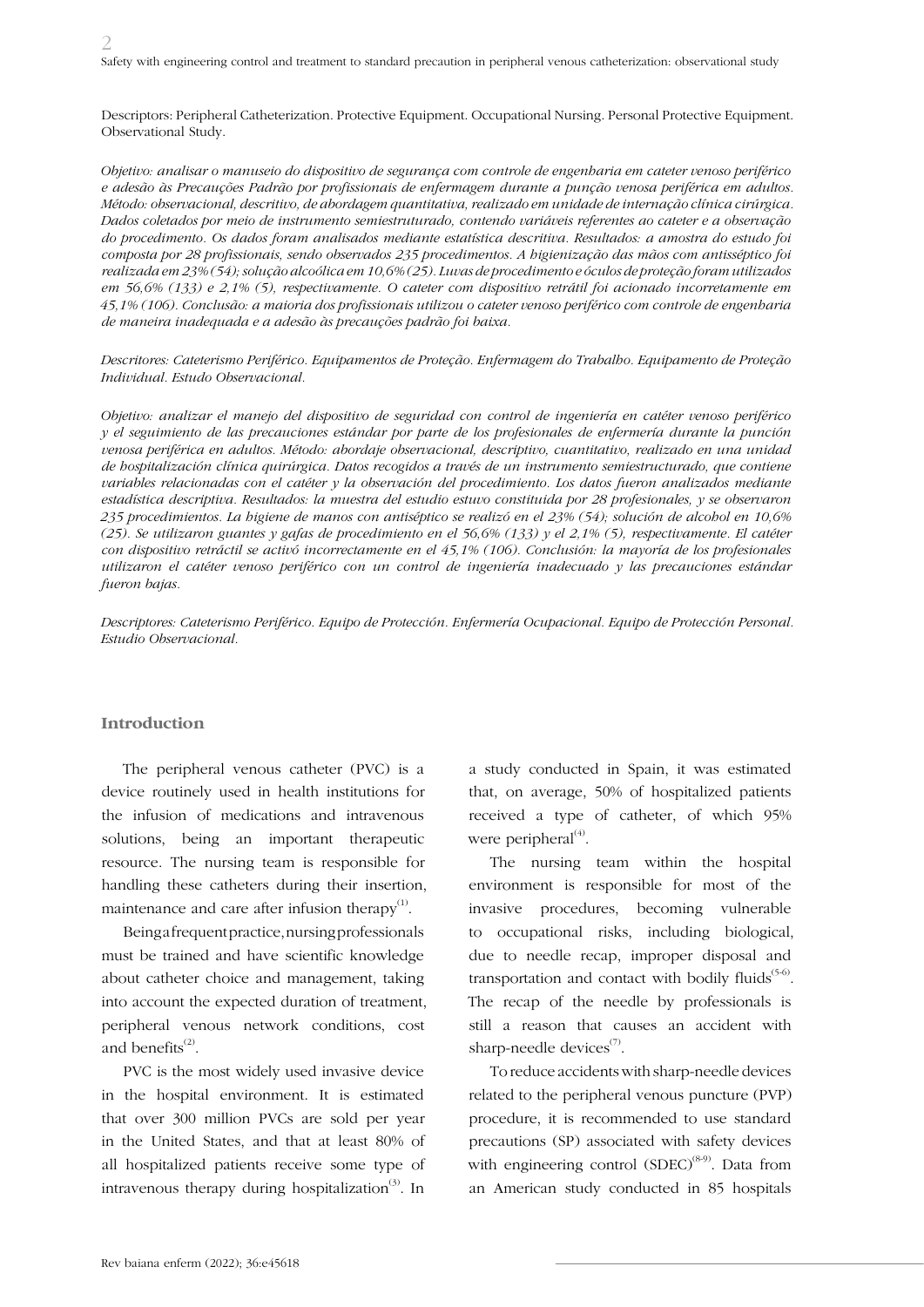showed a reduction in accidents by 38% after using the  $SDEC^{(10)}$ . Conventional catheters that do not have a safety device continue to cause most needle accidents. According to a study conducted in a hospital in Italy, they were responsible for 82% of all accidents<sup> $(11)$ </sup>.

Despite the protection against needle puncture, there is still the possibility of blood spatter at the time of activation of the device in certain models of  $PVC^{(12)}$ . The SDEC is classified into two categories: those that are activated manually and those that allow protection passively at the time of removal of the needle from the cannula $^{(13)}$ .

In Brazil, occupational exposure to biological agents, such as microorganisms, toxins, bacteria, fungi, among others, is considered as biological risk $^{(14)}$ . Thus, the SDEC should be integrated into the PVC with technology capable of reducing the risk of accident, whatever the activation mechanism $^{(15)}$ .

Due to the scarcity of scientific productions on the subject, the present study aimed to analyze the handling of the safety device with engineering control in peripheral venous catheter and the adoption of Standard Precautions by nursing professionals during peripheral venous puncture in adults.

## **Method**

This is an observational, descriptive and quantitative study, based on the Strengthening the Reporting of Observational Studies in Epidemiology (STROBE). Held in a public teaching hospital of high complexity, located in the countryside of Minas Gerais and receiving users from the *Sistema Único de Saúde* (SUS). Data collection was performed from February 2018 to August 2018 by researchers previously trained and aligned with the method of observation recording.

The population consisted of 28 nursing team professionals (nurses, technicians and nursing assistants) who worked in the Surgical Clinical Hospitalization Unit. Inclusion criteria were: belonging to the nursing team in the unit under study and performing peripheral venous puncture (PVP) during theobservation period of data collection. Professionals who performed only administrative activities were excluded.

For data collection, two instruments were used: one included the variables related to the professional (category, gender, age and work shift) and the other, to record the observation of PVC (hand hygiene, adhering to standard precautions, type of device, moment for activation of the safety device, contact with blood, transport of the peripheral venous catheter, disposal of the device immediately after the procedure). The instrument was validated according to the form and content by seven nurses, four PhD and three MSc with expertise in the theme.

The researchers observed the professionals during the procedure, daily, in all work shifts. The PVC opportunities observed were followed from the moment of insertion until the disposal of the material, being performed by the researchers in order not to compromise the care routine and without external interference.

The instrument variables were encoded and cataloged in a database, doubly typed and validated in the Microsoft Office® of the Excel® software. Subsequently, the data were exported and analyzed descriptively in IBM SPSS® software version 21.0. The data were analyzed using descriptive statistics (absolute frequencies and percentages).

The guidelines and regulatory norms of research involving human beings, Resolution n. 466/2012, of the National Health Council, in all respects, were considered. The research project was approved by the Research Ethics Committee (REC) of the *Universidade Federal do Triângulo Mineiro* under n. 2.382.208. The professionals were invited to participate in the research during the work shift (morning, afternoon and night), after understanding the Informed Consent Form (ICF) and informed the objectives and purpose of the research. In cases of occupational accident after observation, the professional was scored as to the importance of recording the notification and analysis of the accident.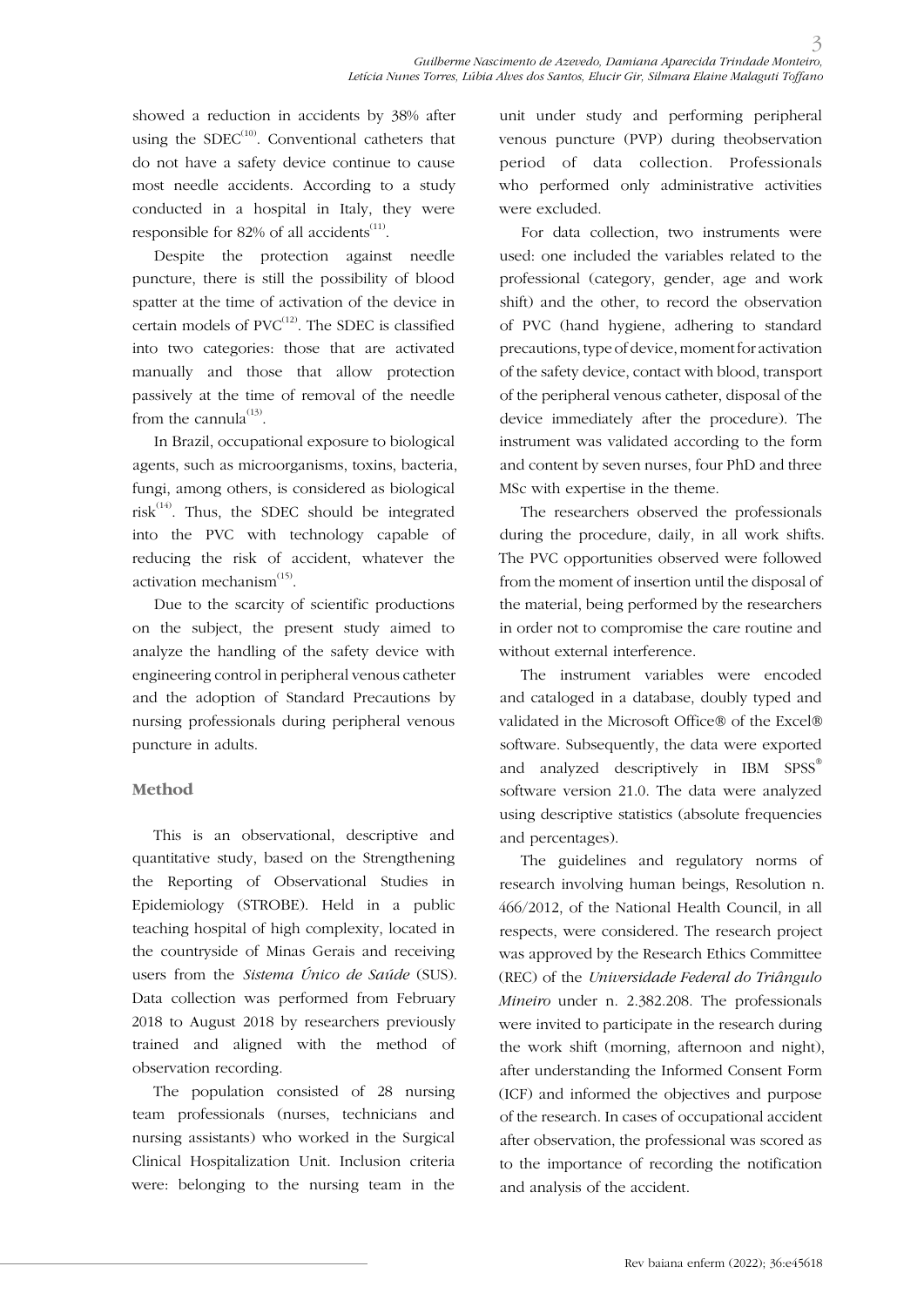#### **Results**

The study sample consisted of 28 nursing professionals, 24 (85.7%) nursing technicians and assistants and 4 (14.3%) nurses. The highest proportion was female, 21 (75%), aged between 23 and 67 years and with professional experience between 2 and 45 years. Regarding the work shift, the night shift had higher participation, 13 (46.4%) (Table 1).

**Table 1** – Profile of nursing professionals from a Brazilian public hospital, according to category, sex, age group and work shift. Uberaba, Minas Gerais, Brazil – 2018. N = 28

| Variable                         | n              | $\frac{0}{0}$ |
|----------------------------------|----------------|---------------|
| <b>Professional Category</b>     |                |               |
| Nursing technician and assistant | 24             | 85.7          |
| Nurse                            | $\overline{4}$ | 14.3          |
| <b>Sex</b>                       |                |               |
| Female                           | 21             | 75.0          |
| Male                             | 7              | 25.0          |
| Age group                        |                |               |
| $18 - 25$                        | 3              | 10.7          |
| $26 - 35$                        | 12             | 42.9          |
| $36 - 45$                        | 8              | 28.6          |
| 45 or more                       | $\overline{4}$ | 14.3          |
| Not observed                     | $\mathbf{1}$   | 3.5           |
| Work shift                       |                |               |
| Morning                          | 8              | 28.6          |
| Afternoon                        | 7              | 25.0          |
| Night                            | 13             | 46.4          |

Source: Created by the authors.

A total of 235 PVCs were observed performed by nursing professionals. In the researched institution, the standardized topical antiseptic was available on sinks and benches, with 2% chlorhexidine digluconate, antiseptic solution, and wall-mounted dispensers with alcoholic preparation. Hand hygiene with topical antiseptic was performed in 54 (23.0%) observations and

was not performed in 127 (54.0%). Hygiene with alcoholic solution was performed in 25 (10.6%) observations.

Regarding the use of PPE, the disposable mask was used in 3 (1.3%) procedures, goggles in 5 (2.1%), apron in 38 (16.2%), and procedure glove in 133 (56.6%) (Table 2).

**Table 2** – Hygiene of hands with antiseptic topical degermante, alcoholic solution and adherence to standard precautions by nursing professionals before peripheral venous puncture. Uberaba, Minas Gerais, Brazil – 2018. N=235 (continued)

| Variable                                 | n   | $\frac{0}{0}$ |  |
|------------------------------------------|-----|---------------|--|
| Hygiene of hands with topic antiseptic   |     |               |  |
| Yes                                      | 54  | 23.0          |  |
| No                                       | 127 | 54.00         |  |
| Not observed                             | 54  | 23.0          |  |
| Hygiene of hands with alcoholic solution |     |               |  |
| <b>Yes</b>                               | 25  | 10.6          |  |
| No                                       | 159 | 67.7          |  |
| Not observed                             | 51  | 21.7          |  |
|                                          |     |               |  |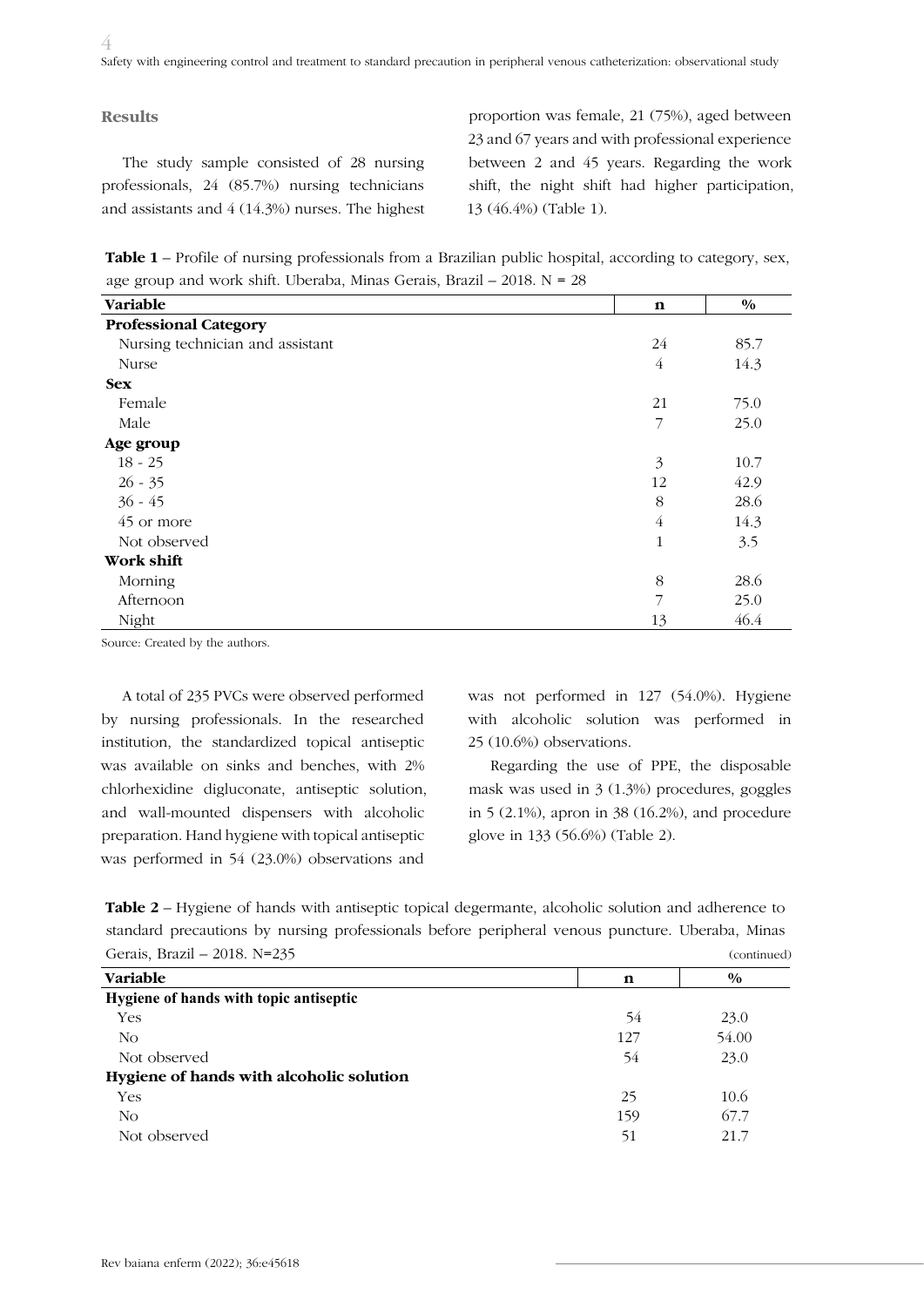| Gerais, Brazil - 2018. N=235   |    | (conclusion)  |
|--------------------------------|----|---------------|
| <b>Variable</b>                | n  | $\frac{0}{0}$ |
| Standard precautions adherence |    |               |
| Disposable mask                |    | 1.3           |
| Glasses                        |    | 2.1           |
| Apron                          | 38 | 16.2          |

Procedure gloves 56.6

**Table 2** – Hygiene of hands with antiseptic topical degermante, alcoholic solution and adherence to standard precautions by nursing professionals before peripheral venous puncture. Uberaba, Minas

Source: Created by the authors.

Two models of PVC were in use during the data collection period, one with retractable device (active needle protection technique) and the other with needle tip protection (passive needle protection technique). The catheter with retractable device was selected for use in 204 (86.8%) procedures. The safety device was activated after the total removal of the needle from the plastic cannula in 106 (45.1%); there was contact with blood in 30 (12.8%) observations (Table 3).

Table 3 - Device type, active safety device trigger time for peripheral venous puncture and blood contact. Uberaba, Minas Gerais, Brazil – 2018. N=235

| <b>Variable</b>                                                                            | $\mathbf n$ | $\frac{0}{0}$ |
|--------------------------------------------------------------------------------------------|-------------|---------------|
| <b>Type of device</b>                                                                      |             |               |
| Retractable device and active needle protection technique                                  | 204         | 86.8          |
| Needle tip protection device and passive protection technique                              | 28          | 11.9          |
| Not observed                                                                               | 3           | 1.3           |
| Time for safety device trigger                                                             |             |               |
| Shortly after the visualization of blood reflux                                            | 56          | 23.8          |
| During the withdrawal of the needle and insertion of the plastic<br>cannula (simultaneous) | 69          | 29.4          |
| After full withdrawal of the plastic cannula needle                                        | 106         | 45.1          |
| Not observed                                                                               | 4           | 1.7           |
| <b>Contact with blood</b>                                                                  |             |               |
| <b>Yes</b>                                                                                 | 30          | 12.8          |
| No.                                                                                        | 202         | 86.0          |
| Not observed                                                                               | 3           | 1.3           |

Source: Created by the authors.

After the PVC procedure, the sharp-needle was transported from the infirmary (bed) to the purge or nursing station to discard the needle in a collecting box for sharp-needle material, since no bedside had it available. The transport of the sharp-needle and other residues was carried out in a plastic tray and by the hands of professionals without packaging in 170 (72.3%) and 31 (13.2%) procedures, respectively, and directly by the hands of professionals in 24 (10.2%) procedures in the packaging itself (Table 4).

**Table 4** – Transportation of the peripheral venous catheter and disposal of the device shortly after the procedure. Uberaba, Minas Gerais, Brazil – 2018. N=235 (continued)

| <b>Variable</b>                             |     | $\frac{0}{0}$ |
|---------------------------------------------|-----|---------------|
| Transport of the peripheral venous catheter |     |               |
| Plastic tray                                | 170 | 72.3          |
| Hands of professionals without packaging    |     | 13.2          |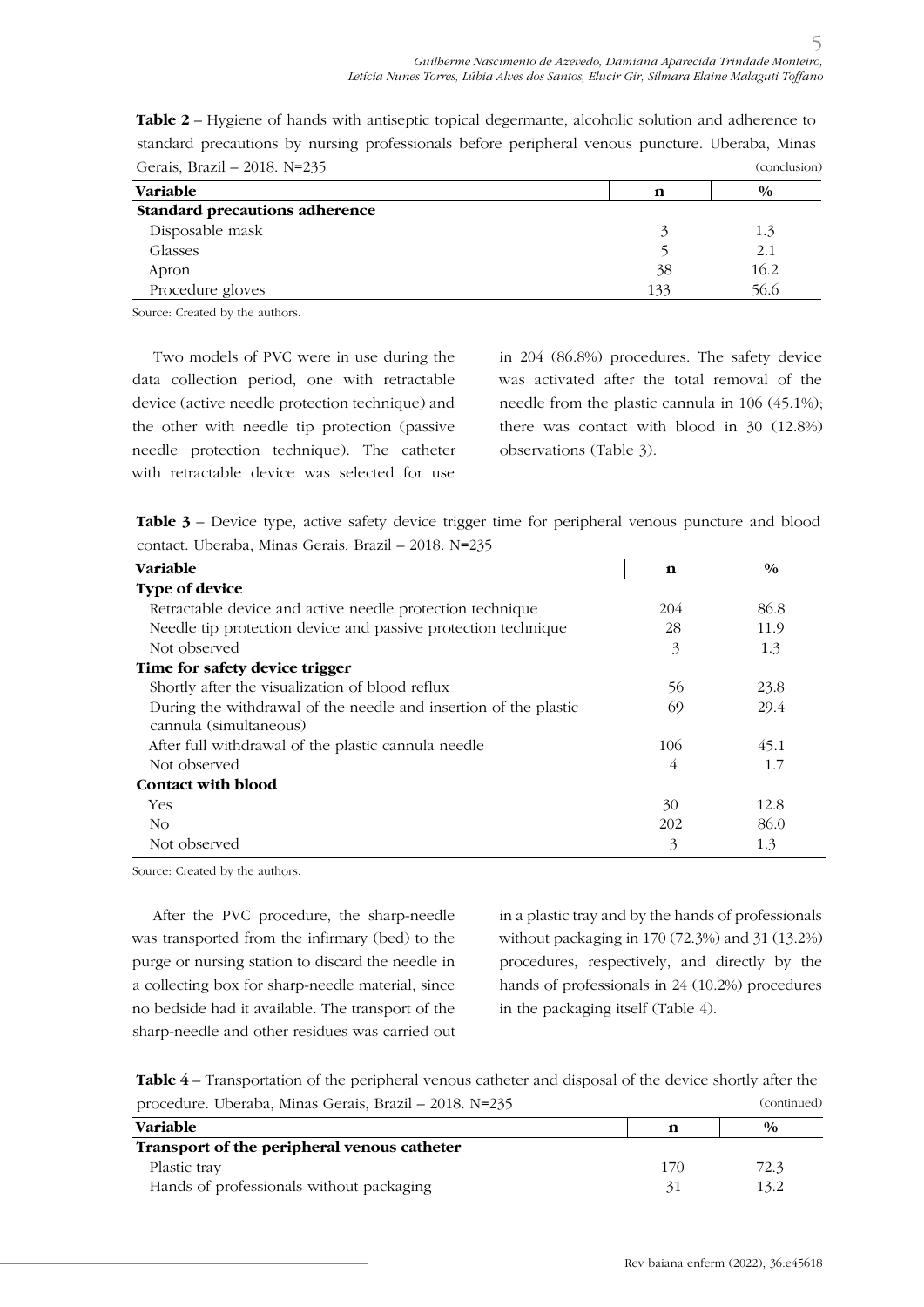| <b>Variable</b>                                    | n   | $\frac{0}{0}$ |  |
|----------------------------------------------------|-----|---------------|--|
| Transport of the peripheral venous catheter        |     |               |  |
| Hands of professionals with packaging              | 24  | 10.2          |  |
| Not observed                                       | 10  | 4.3           |  |
| Disposal of the device shortly after the procedure |     |               |  |
| <b>Yes</b>                                         | 219 | 93.2          |  |
| No                                                 | 12  | 5.1           |  |
| Not observed                                       |     |               |  |
|                                                    |     |               |  |

| <b>Table 4 –</b> Transportation of the peripheral venous catheter and disposal of the device shortly after the |              |
|----------------------------------------------------------------------------------------------------------------|--------------|
| procedure. Uberaba, Minas Gerais, Brazil - 2018. N=235                                                         | (conclusion) |

Source: Created by the authors.

#### **Discussion**

The sample consisted of 28 nursing professionals, with a predominance of female professionals (75%), as shown in other studies on the subject<sup>(16)</sup>. It is a historical characteristic of nursing, a profession exercised in its beginnings only by women $^{(17)}$ .

The adherence of nursing technicians and assistants (85.6%) was higher. This datum corroborates the Brazilian literature because it is the class with the highest number among nursing professionals, and because they provide direct and constant care to patients, performing more procedures<sup>(18-19)</sup>.

SP are indicated and should be applied to any patient, regardless of clinical diagnosis, and disposable mask, glasses, apron and procedure gloves are recommended whenever there is contact with blood and fluids $(20)$ . In the present study, it was shown that in 133 (56.6%) procedures professionals did not use procedure gloves to perform the puncture. A Brazilian study also pointed out that the professionals did not wear procedure gloves in PVC; the professionals justified in this investigation loss of touch at the time of palpation of the vein and puncture $^{(21)}$ .

Hand hygiene before the PVC procedure was low (54%). This is a worrisome factor, since non-hygiene is directly related to care-related infections  $(CRIs)^{(22)}$ . Low hand hygiene adherence before the invasive procedure, including PVC, has also been pointed out in other studies $^{(23-24)}$ . Even with the recognition of its importance, the non-adherence of health professionals to perform this practice frequently is a problem discussed worldwide<sup>(25)</sup>.

To choose the device model, the professional should consider patient safety, the patient's venous network and the type of indication of PVC, for the appropriate choice of catheter $(26)$ . In this investigation, the most used device model was the active trigger technique, given the greater availability of the model in the hospital under study.

Most professionals used the device incorrectly, triggering the retractable protection mechanism only after total removal of the needle from the vein, which may contribute to the risk of needle puncture and blood splash in mucous membranes, intact and unhealthy skin<sup> $(27)$ </sup>.

A study that compared the efficacy between passive and active safety SDEC showed that the passive trigger model was related to the lowest rates of accidents with sharp-needle materials $^{(28)}$ . On the other hand, in another study, the SDEC increased by 30% in accidents and the cost increased 211.08% in hospital expenses $^{(29)}$ .

In an American study, among the 110 accidents that occurred with PVC with an active safety device, in 42 of them the device was not activated $^{(30)}$ . Most needle accidents with SDEC can be avoided by training professionals, stimulating the safe disposal of the needle and by the proper use of the device according to the manufacturer's indications<sup>(31)</sup>.

During the observations, there was contact with blood (n=30) mainly involving technicians and assistants, because they performed more PVC than the nurse<sup>(32)</sup>. Exposure to blood shows a great risk to the health of professionals, evidencing the possibility of contamination for various diseases, such as hepatitis B, HIV, among others $^{(33)}$ .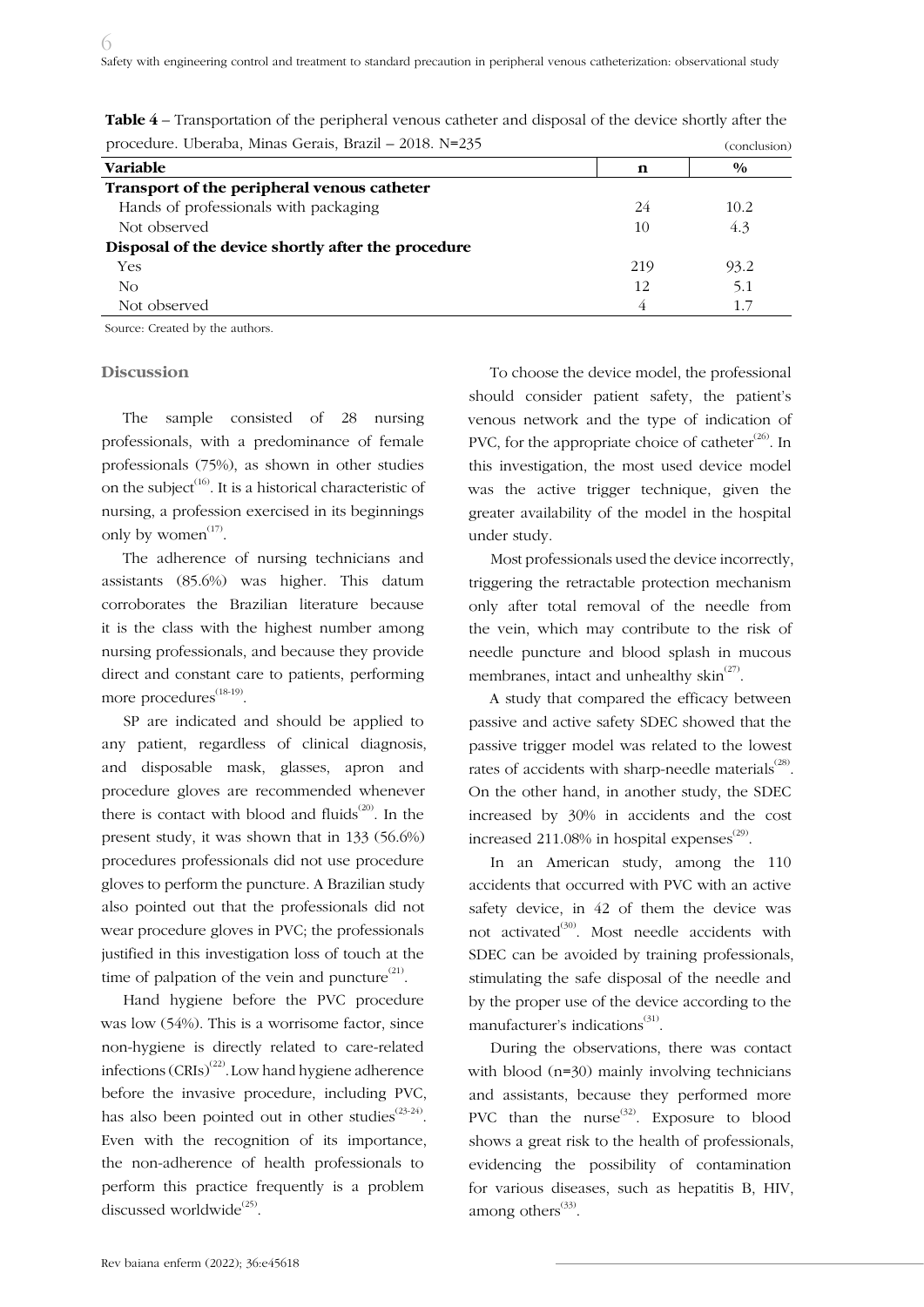The disposal of the device in specific boxes for needle-sharp was carried out in most observations; however, the transport was often performed inappropriately, by the hands of professionals without packaging, which exposes them to biological risk. In this respect, the disposal and correct use of the device contribute to the decreased number of accidents, as shown in a study conducted in São Luís, Maranhão $^{(34)}$ .

The use of SDEC and the adherence to standard precautions may contribute to greater patient comfort and safety to professionals, but does not depend exclusively on the adoption of new devices, but on awareness and preventive attitudes by the nursing team.

This study has some limitations, because it did not allowed evaluating the procedures performed simultaneously and have been performed in a single care unit, which makes generalizations difficult.

## **Conclusion**

Most nursing professionals used the PVC with incorrect engineering control, triggering the retractable protection system after total removal of the needle from the vein. The number of nursing professionals' adherence to SP was low.

The importance of continuing education with these professionals is emphasized, and it is necessary to review the actions to protect workers' health, in order to increase the adherence to SP and the correct use of the safety device with engineering control. The results found in this research are expected to contribute to professionals' adherence to safe practices, promoting strategies to improve the care provided.

## **Funding Sources**

*Fundação de Amparo à Pesquisa do Estado de Minas Gerais* (FAPEMIG). Process number 00146/2016.

## **Collaborations:**

1 – conception, design, analysis and interpretation of data: Guilherme Nascimento de Azevedo, Letícia Nunes Torres, Lúbia Alves dos Santos and Silmara Elaine Malaguti Toffano;

2 – writing of the article and relevant critical review of the intellectual content: Damiana Aparecida Trindade Monteiro and Elucir Gir;

3 – final approval of the version to be published: Silmara Elaine Malaguti Toffano.

## **References**

- 1. Phillips LD, Gorski LA. Manual of I.V. Therapeutics: Evidence-Based Practice for Infusion Therapy. 6th ed. Philadelphia (US): Davis Company; 2013.
- 2. Zerati AE, Wolosker N, Luccia N, Puech-Leão P. Cateteres venosos totalmente implantáveis: histórico, técnica de implante e complicações. J Vasc Bras. 2017;16(2):128-39. DOI: http://dx.doi. org/10.1590/1677-5449.008216
- 3. Souza-Junior VD, Mendes IAC, Marchi-Alves LM, Jackman D, Wilson-Keates B, Godoy S. Peripheral Venipuncture Education Strategies for Nursing Students: An Integrative Literature Review. J Infus Nurs. 2020;43(1):24-32. DOI:10.1097/nan. 0000000000000000351
- 4. López JLG, Vilela AA, Palacio EF, Corral JO, Martí CB, Portal PH. Indwell times, complications and costs of open vs closed safety peripheral intravenous catheters: a randomized study. J Hosp Infect. 2014;86(2):117-26. DOI: https://doi. org/10.1016/j.jhin.2013.10.008
- 5. Barros DX, Tipple AFV, Lima LKOL, Souza ACS, Neves ZCP, Salgado TA. Análise de 10 anos de acidentes com material biológico entre a equipe de enfermagem. Rev eletrônica enferm. 2016;18: 1-10. DOI: https://doi.org/10.5216/ree.v18.35493
- 6. Silva SMS, Gomes IVMPS, Anjos MS. Acidente perfurocortante: conhecimento e uso de dispositivos de segurança. Rev Saúde. com [Internet]. 2016 [cited 2021 Mar 7];12(2):522-7. Available from: http://periodicos2.uesb.br/index. php/rsc/article/view/406
- 7. Barbosa ASAA, Diogo GA, Salotti SRA, Silva SMUR. Subnotificação de acidente ocupacional com materiais biológicos entre profissionais de Enfermagem em um hospital público. Rev Bras Med Trab. 2017;15(1):12-7. DOI: http://dx.doi.org/10.5327/Z1679443520177034
- 8. Ferreira LA, Peixoto CA, Paiva L, Silva QCG, Rezende MP, Barbosa MH. Adesão às precauções padrão em um hospital de ensino. Rev Bras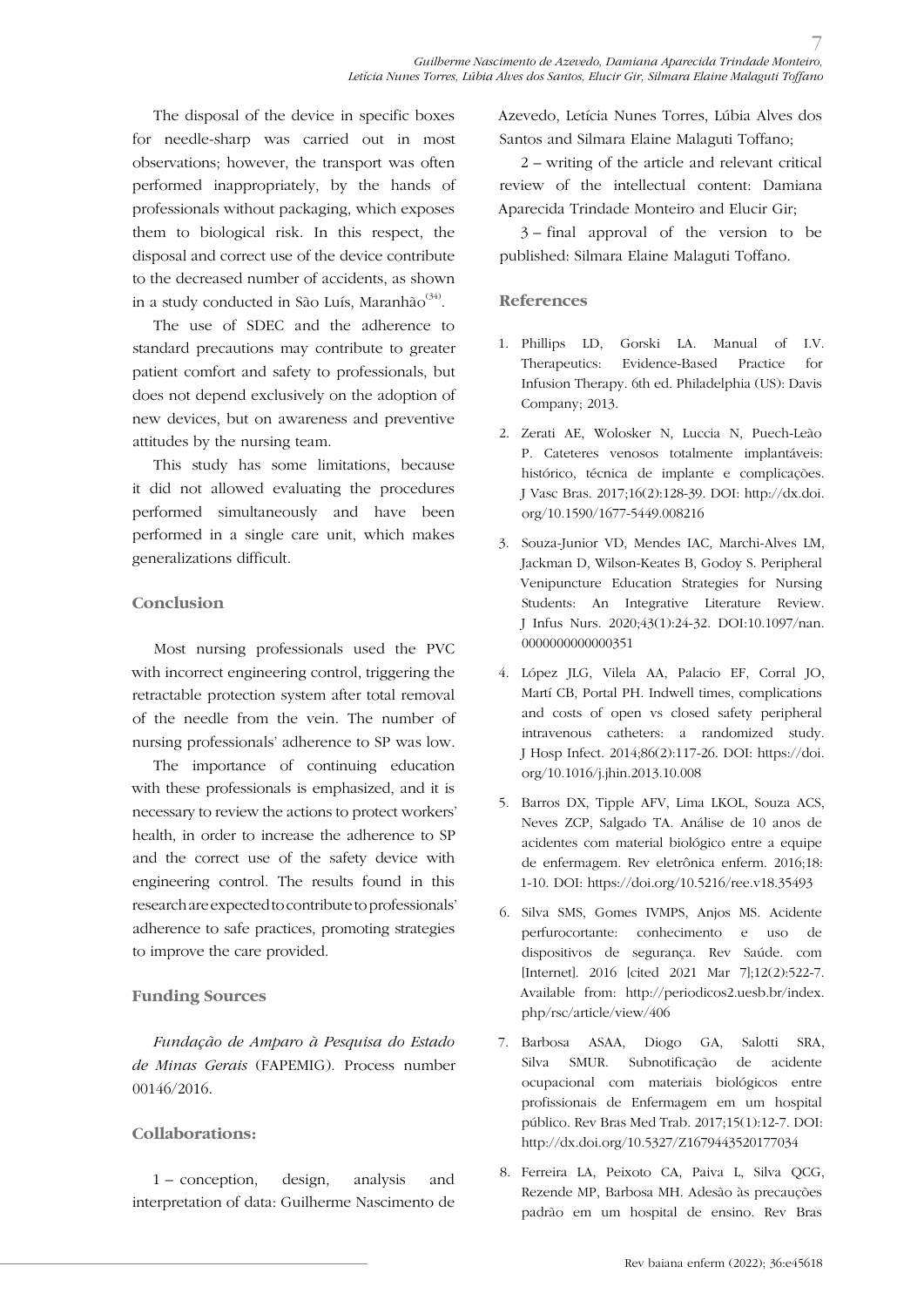Enferm. 2017;70(1):96-103. DOI: http://dx.doi. org/10.1590/0034-7167-2016-0138

8

- 9. Santos LT, Rocha FLR, Marziale MHP. Agulhas com dispositivos de segurança e a prevenção de acidentes: revisão integrativa. Rev Bras Enferm. 2018;71(6):3084-92. DOI: http://dx.doi. org/10.1590/0034-7167-2017-0719
- 10. Stringer B, Astrakianakis G, Haines T, Kamsteeg K, Danyluk Q, Tang T, et al. Conventional and sharp safety devices in 6 hospitals in British Columbia, Canada. Am J Infect Control. 2011;39(9):738-45. DOI: http://dx.doi.org/ 10.1016/j.ajic.2010.12.004
- 11. Ottino MC, Argentero A, Argentero PA, Garzaro G, Zotti CM. Needlestick prevention devices: data from hospital surveillance in Piedmont, Italy–comprehensive analysis on needlestick injuries between healthcare workers after the introduction of safety devices. BMJ Open. 2019;9:e030576. DOI: 10.1136/bmjopen-2019- 030576
- 12. Roff M, Basu S, Adisesh A. Do active safety-needle devices cause spatter contamination? J Hosp Infect. 2014;(86):221-3. DOI: https://doi. org/10.1016/j.jhin.2014.01.006
- 13. Mitchell AH, Parker GB, Kanamori H, Rutala WA, Weber DJ. Comparing non-safety with safety device sharps injury incidence data from two different occupational surveillance systems. J Hosp Infect. 2017;(96):195-8. DOI: https://doi.org/10.1016/j.jhin.2017.02.021
- 14. Silva GF, Rocha DO, Capelete AIGB, Silva CP. Subnotificações de acidentes de trabalho com material biológico de profissionais da enfermagem de um hospital do Paraná. Var Sci - Ci Saúde. 2020;6(2). DOI: https://doi.org/10.48075/vscs. v6i2.26238
- 15. Reddy VK, Lavoie MC, Verbeek JH, Pahwa M. Devices for preventing percutaneous exposure injuries caused by needles in healthcare personnel. Cochrane Database Syst Rev. 2017;11(11):CD009740. DOI:10.1002/14651858.CD009740.pub3
- 16. Silveira RCP, Ribeiro IKS, Mininel VA. Calidad de vida, perfil sociodemográfico y laboral del personal de enfermería de un hospital universitário. Enferm actual Costa Rica. 2021:41. DOI: 10.15517/ revenf.v0i41.44769
- 17. Melo EM, Aragão AL, Pessoa CMP, Lima FET, Barbosa IV, Studart RMB, et al. Cuidados dispensados pela equipe de enfermagem durante

o procedimento de punção venosa periférica. Rev Enferm UFPE. 2015;9(3). DOI: 10.5205/ reuol.7505-65182-1-RV.0903201502

- 18. Arantes MC, Haddad MCFL, Marcon SS, Rossaneis MA, Pissinati PSC, Oliveira SA. Acidentes de trabalho com material biológico em trabalhadores de serviços de saúde. Cogitare enferm. 2017;(22)1. DOI: http://dx.doi. org/10.5380/ce.v22i1.46508
- 19. Souza LS. Clima organizacional e ocorrência de acidentes com materiais perfurocortantes num hospital público do Estado de São Paulo [dissertação]. Ribeirão Preto (SP): Universidade de São Paulo, Escola de Enfermagem de Ribeirão Preto; 2016. DOI:10.11606/D.22.2017. tde-28032017-153644
- 20. Siegel JD, Rhinehart E, Jackson M, Chiarello L. Guidelines for Isolation Precautions: Preventing Transmission of Infectious Agents in Health Care Settings. Am J Infect Control. 2007;35(10 Suppl 2):S65-S164. DOI: https://doi.org/10.1016/j. ajic.2007.10.007
- 21. Batista OMA, Moreira RF, Sousa AFL, Moura MEB, Andrade D, Madeira MZA. Complicações locais da terapia intravenosa periférica e fatores associados em hospital brasileiro. Rev Cubana Enferm [Internet]. 2018 [cited 14 Jul 2021];34(3). Available from: http:// www.revenfermeria.sld.cu/index.php/enf/article/ view/1246
- 22. Oliveira HM, Silva CPR, Lacerda RA. Policies for control and prevention of infections related to healthcare assistance in Brazil: a conceptual analysis. Rev esc enferm USP. 2016;50(3):505-11. DOI: https://doi.org/10.1590/ S0080-623420160000400018
- 23. Oliveira AC, Pinto SA. Participação do paciente na higienização das mãos entre profissionais de saúde. Rev Bras Enferm. 2018;71(2):259-64. DOI: https://doi.org/10.1590/0034-7167-2016-0124
- 24. Medrado MMPM, Correa I. Processo de observação da lavagem das mãos em relação ao tipo de procedimento realizado. Rev UNINGÁ [Internet]. 2017 [cited 2019 Mar 7];35(1). Available from: http://revista.uninga.br/index.php/uninga/ article/view/1079
- 25. Giordani AT, Sonobe HM, Ezaias GM, Valério MA, Andrade D. Adesão da equipe de enfermagem à higienização das mãos: fatores motivacionais. Rev Rene.